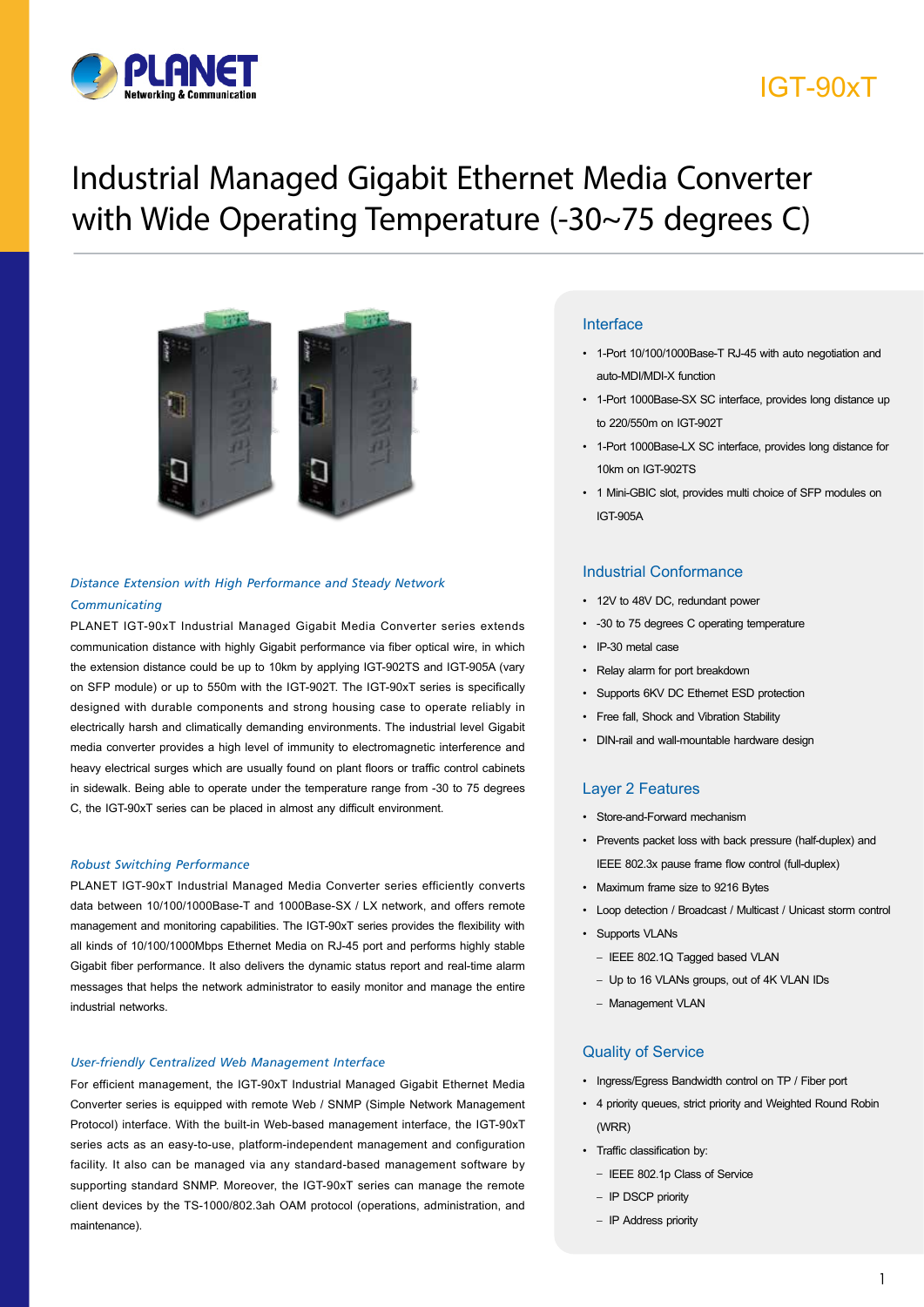

#### *Enhanced Management Features*

The IGT-90xT series can be programmed for advanced management functions such as IP address configuration, DHCP client function, port configuration, converter configuration, 802.1Q Tag VLAN, Q-in-Q VLAN, QoS, OAM control, Layer 2 protocol filter, broadcast storm control and Ingress/Egress bandwidth control to enhance bandwidth utilization. The enhanced management features offered by the IGT-90xT make it ideally suited for mission-critical and real-time control applications in the Industrial Ethernet networks.

### **Applications**

### *Transportation Networking*

PLANET's managed industrial Gigabit media converter, IGT-90xT series, offers high reliability and security to make sure the continuous industrial operation in harsh environments such as control cabinet of transportation, factory floors or the extremely low or high temperatures environments. In the industrial networking environments, each networked device is required to keep running continuously in the hazardous status. If industrial equipment fails to connect to the network, it might influence the entire operation of industrial systems, thus causing incredible financial loss. With the IGT-90xT managed industrial Gigabit media converter, which complies with all the requirements of industrial applications, customers may enjoy high reliability, fast recovery capability, and safe Ethernet network operation.

### Management

- Built-in IP-based Web interface for remote management
- SNMP v1 / v2c and 4 RMON groups, Event trap and SNMP trap support
- Manual IP address setting / DHCP client for IP address assignment
- TS-1000 OAM / IEEE 802.3ah OAM / Loop Back Test
- 16 TCP / UDP Filter groups
- Password setting, IP setting and devices description setting through Planet Smart discovery utility
- Firmware upgrade via remote Web interface
- Reset Button at the front panel for the factory default reset
- Display the current operating temperature



#### *Fiber-Optic Networking for ISP, Enterprise, and Home*

With high performance of data transmission and easy installation, the IGT-90xT series Industrial Managed Gigabit Ethernet Media Converter can build an ISP network solution of FTTH (Fiber to the Home), FTTC (Fiber to the Curb) for ISPs, or FTTB (Fiber to the Building) for small office network environment in the enterprises. The Web Management interface of the IGT-90xT series enables network administrators to easily monitor and set up the converter, the transmission speed and duplex through web browsers.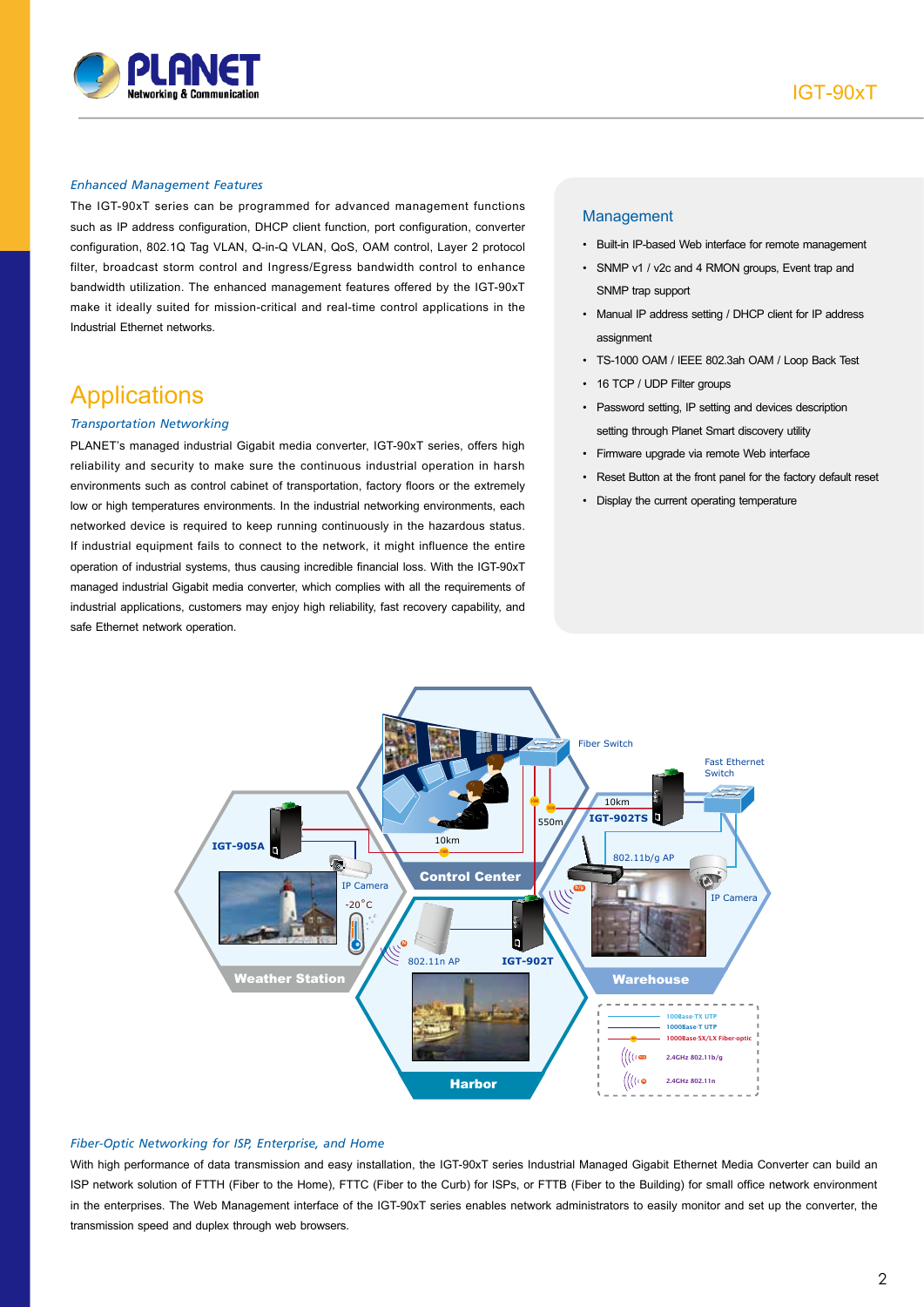

## **Specifications**

| Model                                  | <b>IGT-902T</b>                                                                                                                                                                                                                                                                                             | <b>IGT-902TS</b>                                                                      | <b>IGT-905A</b> |
|----------------------------------------|-------------------------------------------------------------------------------------------------------------------------------------------------------------------------------------------------------------------------------------------------------------------------------------------------------------|---------------------------------------------------------------------------------------|-----------------|
| <b>Hardware Specifications</b>         |                                                                                                                                                                                                                                                                                                             |                                                                                       |                 |
| Copper Interface                       | 1 x 10/100/1000Base-T RJ-45 Auto-MDI/MDI-X port                                                                                                                                                                                                                                                             |                                                                                       |                 |
| Optic Interface                        | IGT-902T: SC<br>IGT-902TS: SC<br>IGT-905A: SFP                                                                                                                                                                                                                                                              |                                                                                       |                 |
| <b>Optical Mode</b>                    | IGT-902T: Multi-mode<br>IGT-902TS: Single mode<br>IGT-905A: Vary on module                                                                                                                                                                                                                                  |                                                                                       |                 |
| Optic Wavelength                       | IGT-902T: 850nm<br>IGT-902TS: 1310nm<br>IGT-905A : Vary on module                                                                                                                                                                                                                                           |                                                                                       |                 |
| Launch Power(dBm)                      | MAX.<br>IGT-902T: -4 dBm<br>IGT-902TS: -3 dBm<br>Min.<br>IGT-902T: -9.5 dBm<br>IGT-902TS: -9.5 dBm                                                                                                                                                                                                          |                                                                                       |                 |
| <b>Receive Sensitivity</b>             | IGT-902T: -13.5 dBm<br>IGT-902TS: -14.4 dBm                                                                                                                                                                                                                                                                 |                                                                                       |                 |
| Maximum Input power                    | IGT-902T: -18 dBm<br>IGT-902TS: -20 dBm                                                                                                                                                                                                                                                                     |                                                                                       |                 |
| Speed                                  | Twisted-pair<br>10/20Mbps for Half / Full-Duplex<br>100/200Mbps for Half / Full Duplex<br>2000Mbps for Full-Duplex<br><b>Fiber-optic</b><br>2000Mbps for Full-Duplex                                                                                                                                        |                                                                                       |                 |
| Cable                                  | <b>Twisted-pair</b><br>10Base-T: 2-pair UTP Cat. 3,4,5, up to 100 m<br>100Base-TX: 2-pair UTP Cat. 5, up to 100 m<br>1000Base-T: 4-pair STP Cat 5,6 up to 100m<br><b>Fiber-optic Cable</b><br>• 50/125µm or 62.5/125µm multi-mode fiber cable, up to 220/550m.<br>(vary on fiber transceiver or SFP module) | • 9/125µm single-mode cable, provides long distance for 10/15/20/30/40/50/60/70/120km |                 |
| <b>LED</b> indicator                   | • Power: P1, P2, Fault<br>• TP: LNK/ACT, 1000<br>• Fiber: LNK/ACT                                                                                                                                                                                                                                           |                                                                                       |                 |
| Power Input                            | DC 12V to 48V<br>Redundant power with polarity reverse protection function                                                                                                                                                                                                                                  |                                                                                       |                 |
| Power Consumption                      | 7.9 watts/ 27 BTU (maximum)                                                                                                                                                                                                                                                                                 |                                                                                       |                 |
| Dimensions (W x D x H)                 | 135 x 85 x 32 mm                                                                                                                                                                                                                                                                                            |                                                                                       |                 |
| Weight                                 | 423g                                                                                                                                                                                                                                                                                                        |                                                                                       |                 |
| Installation                           | DIN rail kit and wall mount ear                                                                                                                                                                                                                                                                             |                                                                                       |                 |
| <b>Power Consumption</b>               | 7.9 watts/ 27 BTU (maximum)                                                                                                                                                                                                                                                                                 |                                                                                       |                 |
| <b>Operating Environment</b>           | Temperature: -30~75 degrees C<br>Humidity: 5~90% non-condensing                                                                                                                                                                                                                                             |                                                                                       |                 |
| Storage Environment                    | Temperature: -40~85 degrees C<br>Humidity: 5~90% non-condensing                                                                                                                                                                                                                                             |                                                                                       |                 |
| Dimensions (W x D x H)                 | 135 x 85 x 32 mm                                                                                                                                                                                                                                                                                            |                                                                                       |                 |
| Weight                                 | 423g                                                                                                                                                                                                                                                                                                        |                                                                                       |                 |
| Installation                           | DIN rail kit and wall mount ear                                                                                                                                                                                                                                                                             |                                                                                       |                 |
| <b>Management and Layer 2 Features</b> |                                                                                                                                                                                                                                                                                                             |                                                                                       |                 |
| Management Interface                   | WEB / SNMP v1, v2c                                                                                                                                                                                                                                                                                          |                                                                                       |                 |
| Port Configuration                     | Port disable/enable<br>Auto negotiation 10/100/1000Mbps full and half duplex mode selection.<br>Flow Control disable / enable. Bandwidth control on each port.                                                                                                                                              |                                                                                       |                 |
| <b>VLAN</b>                            | IEEE 802.1q Tagged based VLAN, 4K VLAN ID, up to 16 VLAN groups<br>Q-in-Q VLAN                                                                                                                                                                                                                              |                                                                                       |                 |
| QoS                                    | Traffic classification based on :<br>• 802.1p priority<br>• IP DSCP field in IP Packet<br>• IP Address                                                                                                                                                                                                      |                                                                                       |                 |
| <b>Bandwidth Control</b>               | Ingress / Egress bandwidth control<br>• Rate range: 512kbps to 500Mbps<br>Storm control<br>• Broadcast / Multicast / Unknown Unicast packet                                                                                                                                                                 |                                                                                       |                 |